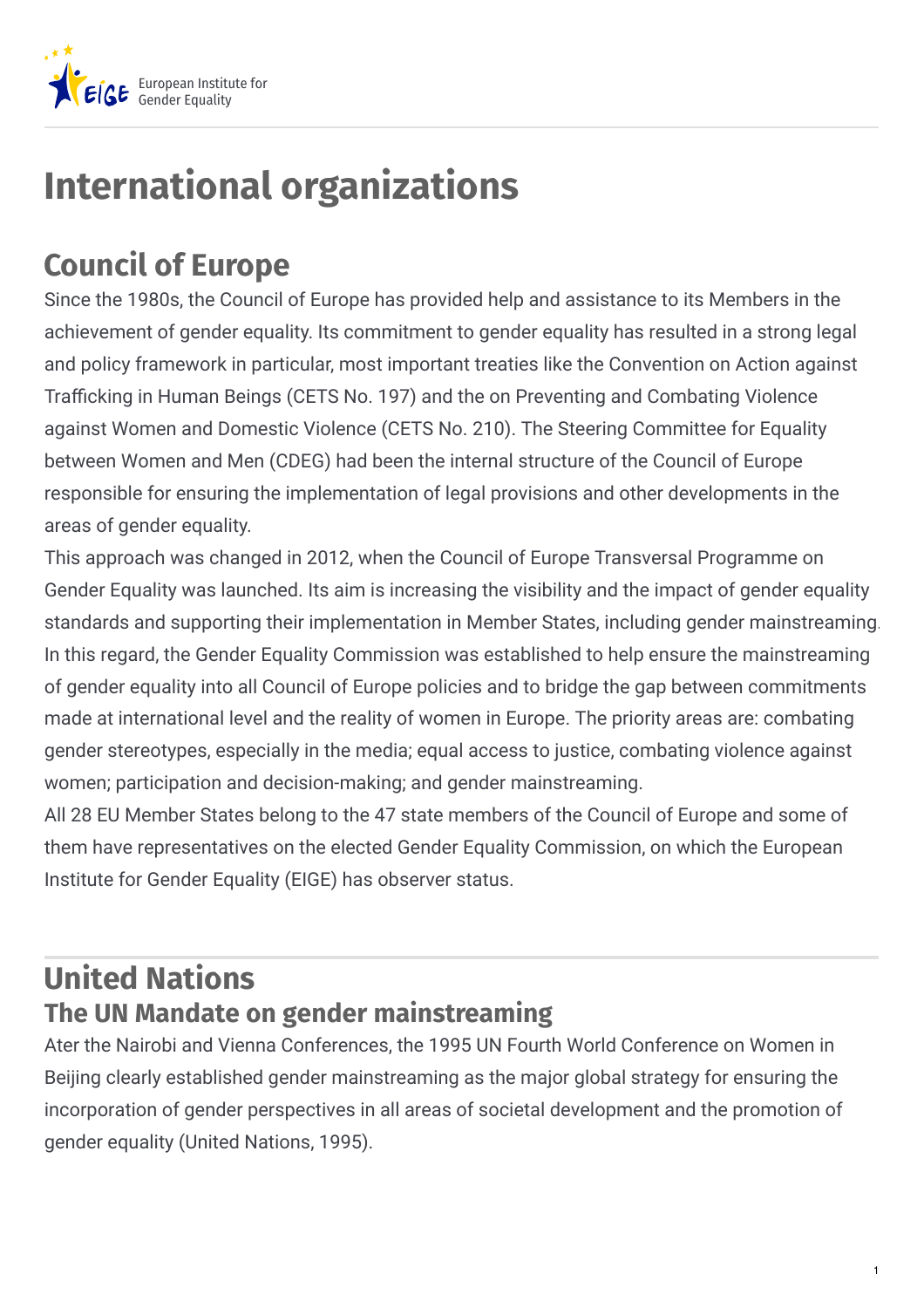In 1996, the UN General Assembly stressed the importance of gender mainstreaming calling upon the United Nations to promote an 'active and visible policy' of mainstreaming of gender perspectives (United Nations, 1996). The 1997 UN Economic and Social Council (ECOSOC) report further elaborated on the definition and relevance of gender mainstreaming (United Nations Economic and Social Council, 1997b).

The Beijing Platform for Action, ECOSOC Agreed Conclusions 1997/2 on 'Mainstreaming a gender perspective into all policies and programmes in the United Nations system' and all other intergovernmental mandates called for all entities within the United Nations to take gender perspectives into account in their work programmes. Subsequent resolutions of the General Assembly recalled the same principle and other UN bodies have provided explicit mandates for gender mainstreaming in specific areas of work of the UN.

In 2006, the UN Secretary-General asked the high level committees for programme and management of the Chief Executives Board for Coordination (CEB) to develop, in cooperation with his Special Adviser on Gender Issues and Advancement of Women, a system-wide gender mainstreaming policy to accelerate implementation of ECOSOC Conclusions 1997/2. After being endowed with the mandate to promote enhanced coordination, coherence and accountability of the system in its work on gender equality, UN Women took up the subject in 2011 and presented the system-wide action plan to the CEB in 2012. The CEB adopted the System-wide Action Plan (UN-SWAP) on gender equality and women's empowerment, to be applied throughout the UN system. For the first time, the UN has a set of common measures with which to measure progress in its gender-related work, including the mainstreaming of the gender perspective across all its operations.

On 24 July 2013, the Economic and Social Council (ECOSOC) adopted a resolution on mainstreaming a gender perspective into all policies and programmes in the United Nations system (E/2013/L.14), making the UN accountable for gender equality and women's empowerment.

### **UN Women**